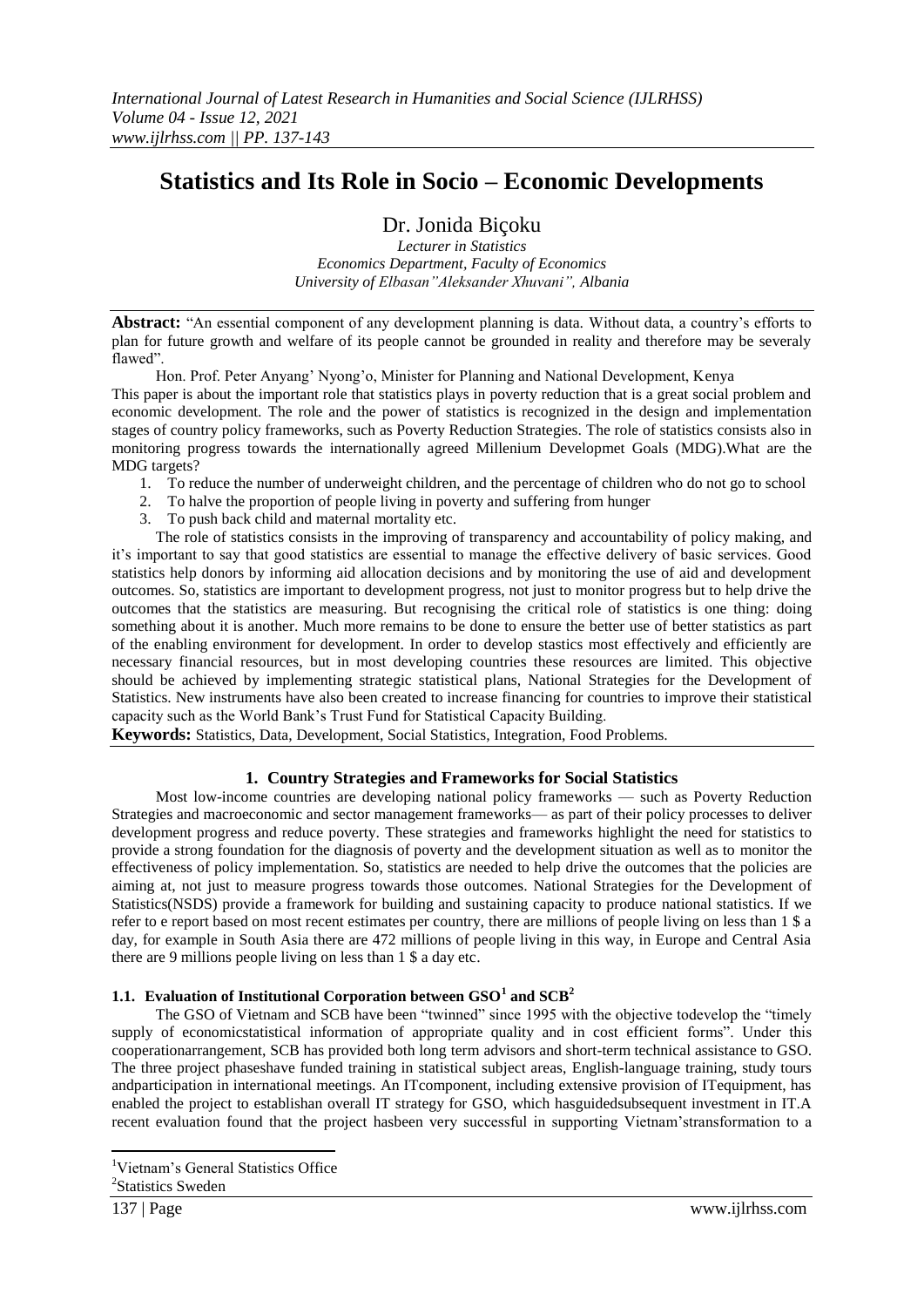## *www.ijlrhss.com || PP. 137-143*

market-based economy, which in turn is a major cause of theeconomic growth that is responsible for most poverty reduction. Because publicstatistics are part of the "infrastructure" of a modern democratic society, the projecthas also contributed to promoting openness and democracy. Key economic statisticsof improved quality are available rapidly from GSO. Statistical capacity has beenbuilt and the Vietnam Government has increased its willingness to provide resourcesto GSO.

Based on interviews with stakeholders, the evaluation concluded that theimproved statistics from GSO reach policy makers and planners, and that they in turn base policies, plans and programmes on the statistics a clear case of how building sustainable statistical capacity can underpin evidencebased decision-making.

#### **1.2. Nature of Socio – Economic Statistics**

Economic statisticsmay be defined as an historical record of economic activity which is capable of guilding the understanding of an economic system and at the same time capable of guilding the formulation of policy within the system. Quantitative information on manpower, production,distribution, transport, foreign trade, prices, employment, investments, national income andexpenditures are examples of economic statistics.

Social statisticsrefers to data generated on the condition and quality of life of the people. Statisticalinformation on household, education, health, public safety and population are examples of social statistics.

#### **1.2.1. Uses of Economic and Social Statistics**

- Planning for national development
- Construction of systems of national accounts
- Construction of Economic Models
- Policy formulation and decision making

What are the problems of collecting Economic and Social Statistics in Albania?

The first one is that it's a conceptual problem, there are ploblems in the statistical system such as inadequate funding of the statistical agencies, administrative bureaucracy, inadequate coordination, cooperation and collaboration among major producers of statistics in thecountry. Another problem is the society, the problem in society, lack of statistical awareness, cultural /religious problems, language problem, poor social facilities.

#### **2. Millennium Development goals, targets and indicators<sup>3</sup>**

Heads of state agreed upon the MDGs and global targets for international developmentin September 2000 during the UN Millennium Summit, with the aim to dramatically reduceworld poverty by 2015. The MDGs have proved to be a powerful tool for building the politicalwill needed, and the Goals provide a focus for both government and civil society. But tomeet the Goals, comprehensive information is needed to monitor progress towardsnational and international targets, to inform policies and development strategies, and to spur the international community into action. A set of indicators has been developed to measure progress towards the MDGs and targets and, in turn, the indicators rely on information from robust and reliable national statistical systems.MDG CountryReports document the progress in individual countries and assess each country's statistical capacity as a fundamental part of weighing whether the country is likely to meet its ownMDG targets.

#### **2.1. Aid Effectiveness<sup>4</sup>**

Good statistics help donors by informing aid allocation decisions and by monitoring the use of aid and development outcomes. The Paris Declaration on Aid Effectiveness (March 2005) recognises the need for better statistics for more effective aid. Ministers of developed and developing countries responsible for promoting development and Heads of multilateral and bilateral development institutions stressed the need to:

1. Put control in the hands of partner countries,

2. Align donor support with partner countries' development strategies, institutions and procedures

3. Harmonise donor actions to be collectively more effective,

4. While monitoring implementation and outcomes within a framework of mutual accountability between development partners.

**.** 

<sup>&</sup>lt;sup>3</sup>The Ethiopian Herald, website information

<sup>4</sup> Counting down poverty, OECD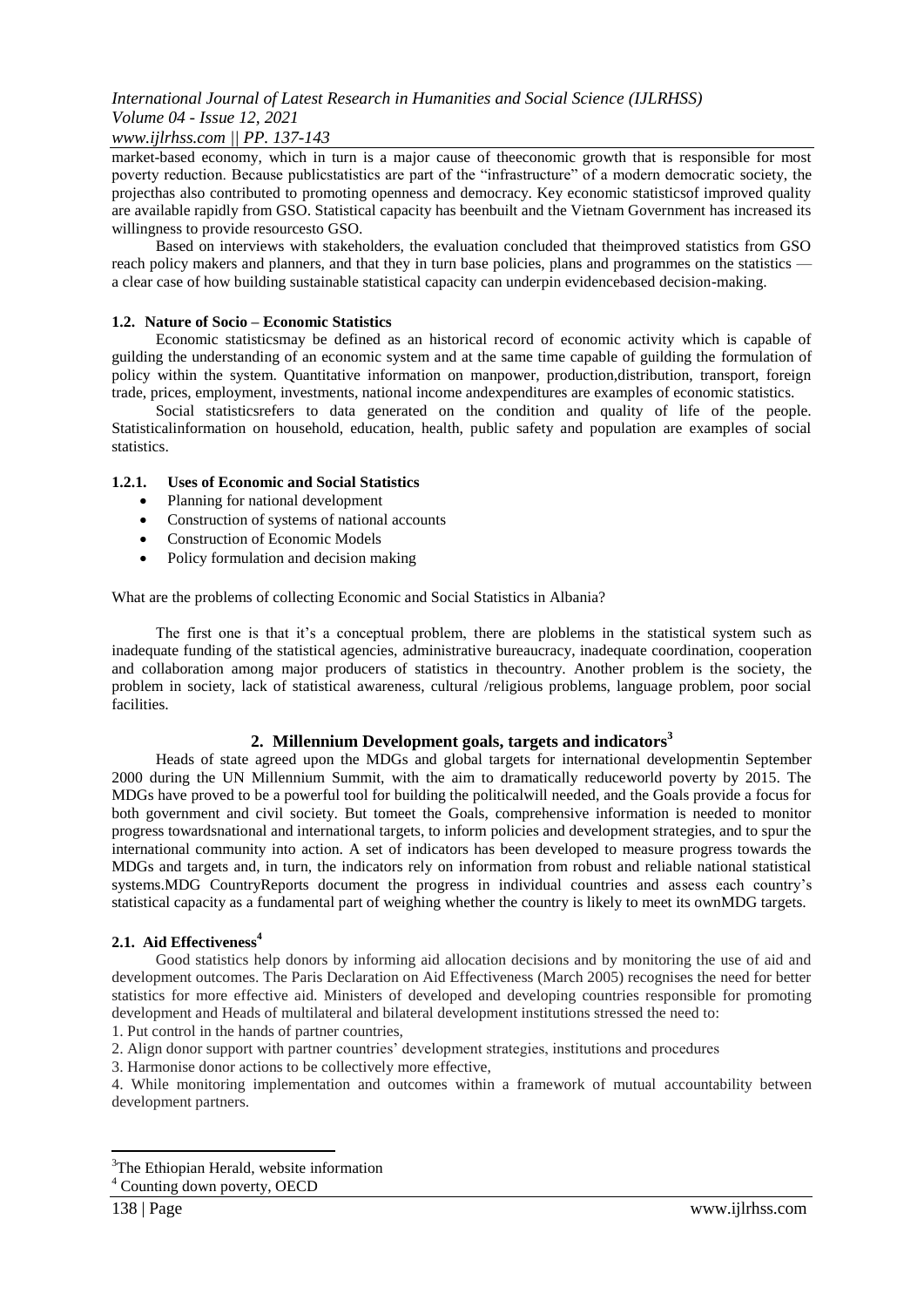## *www.ijlrhss.com || PP. 137-143*

Statisticians at the United Kingdom Department for International Development, in order to improve aid effectiveness will ensure the effective use of statistics by improving DFID data collection systems and quality control, improving communication of evidence and results etc.

Governments and donors are more focussed than ever before on the desired outcomes and impact of their development efforts, and on using information to improve policy and decision-making. Citizens, meanwhile, need statistics to hold their governments to account. So, statistics are important to development progress, not just to monitor progress but to help drive the outcomes that the statistics are measuring. But recognizing the critical role of statistics is one thing; doing something about it is another. Much more remains to be done to ensure the better use of betterstatistics as part of the enabling environment for development.

Countries need both financial and technical assistance, in addition to their own resources. This will be a long-term process, which will need to be both scaled-up and sustained. And countries need this support to be well coordinated and effective. A 2005 review of donor support for statistical capacity building in Africa by the Partnership in Statistics for Development in the 21st Century (PARIS21) showed that this is not always the case, with some donors remarking that there is insufficient donor collaboration and that programmes are not always designed with capacity building as an objective.

Experience has shown that statistics can best be improved through a comprehensive strategic approach, aimed both at producing better data now as well as building sustainable statistical capacity for the future rather than through the often piecemeal efforts of the past which tended to produce statistics but not the capacity to replicate them in the future.

In most developing countries, financial resources are very limited, and careful decisions need to be made about how best to develop statistics most effectively and efficiently. This can be facilitated through the design and implementation of strategic statistical plans, National Strategies for the Development of Statistics (NSDSs), aligned with the wider national policy frameworks and strategies. It also makes sense to build on what exists and what is already being developed through programmes such as the IMF's GeneralData Dissemination System (GDDS), in which a large number of countries already participate, and the work of the Health Metrics Network (HMN)*,* to expand the availability and use of timely and accurate country-based health information systems.

#### **2.2. Why cant we better measure and monitore results?**

Measuring and monitoring development outcomes require timely, reliable, comparable, relevant, and accessible survey datasets. But:

- 1. Existing data are not always fully exploited because of low capacity and interest from data producers, or another reason is that data are not always accessible to secondary users. This can be eliminated by defining and implementing transparent and more open dissemination policies.
- 2. Methods and concepts are not harmonized, Surveys are often ad-hoc; littleattention is paid to harmonise concepts and methods across surveys.
- 3. Timeliness and frequency are not optimal, Survey programmes are often donor driven.

Consistent, coherent and reliable international datasets are an important requirement for managing for results.

#### **3. Econometric Model, Food Problems ( Dependent variable – GDP per Capita)**

In order to «measure» policy impacts, one can use different approaches or quantitative models for socioeconomic analysis, i.e. models in which the variables of interest are expressed in a common unit – the numeraire – that is usually used as a monetary unit.

To verify the role that statistics has in the socio economic development, between quantitave models, i have taken one problem such as Food Problems. Now we want to look in details that what happened in time to the Incomes per person and the Agricultural Production in each county. The following picture gives an overview of the situation in 1972. This is after the green revolution. The Green Revolution refers to a series of research, development, and technology transfer initiatives, occurring between the 1940s and the late 1970s, that increased agriculture production around the world, beginning most markedly in the late 1960s.The initiatives involved the development of high-yielding varieties of cereal grains, expansion of irrigation infrastructure, modernization of management techniques, distribution of hybridized seeds, synthetic fertilizers, and pesticides to farmers. In the following picture each dot is a country. The size of the dot depends on the size of the country's population. The color of the dot shows whether a country has high, middle or low incomes as the legend shows.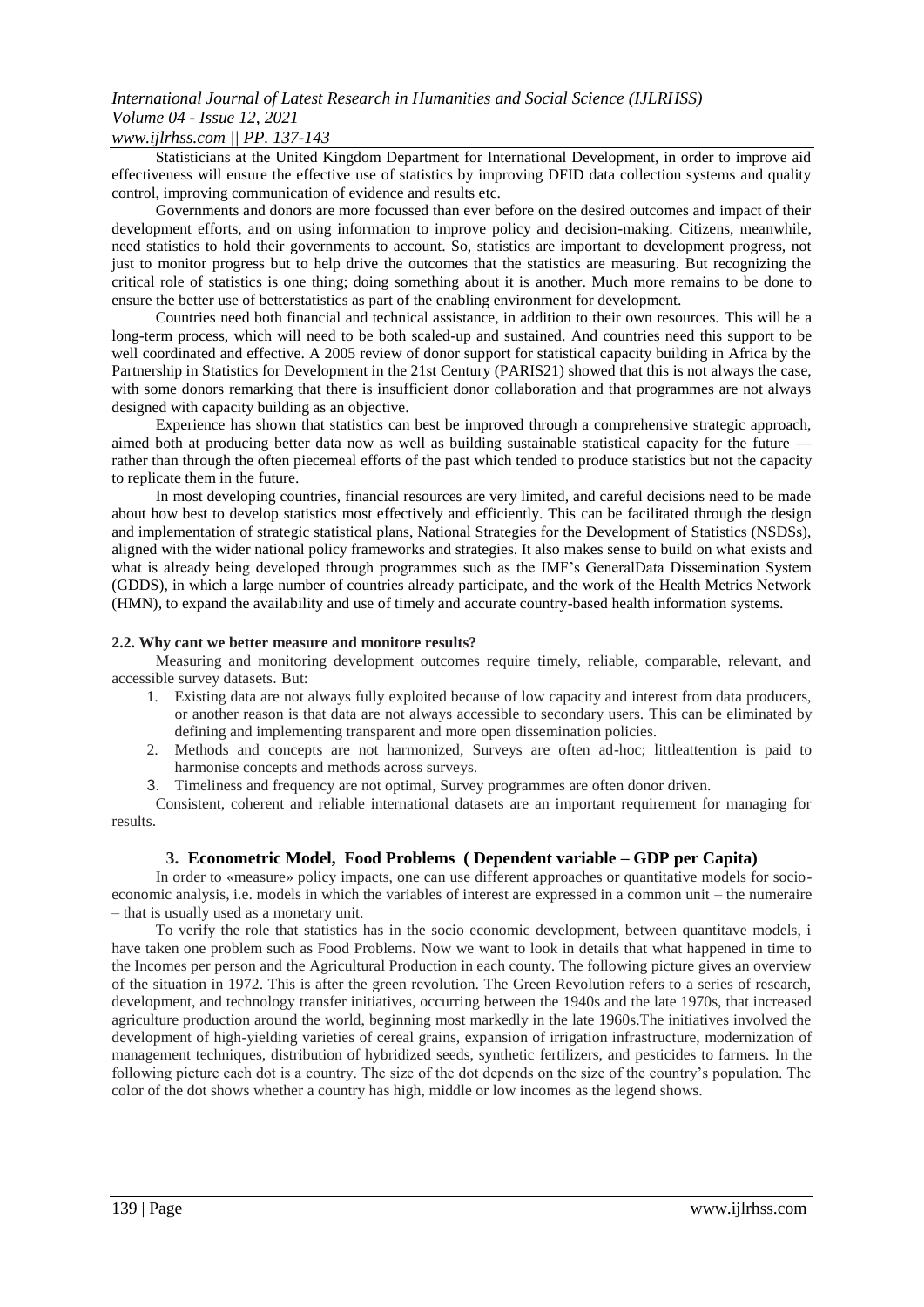

Source: Gapminder program

On the horizontal axis are graphed the incomes per person adjusted by the inflation of each country, and in the vertical axis is graphed the agriculture production as percentage of GDP of each county. The graph shows that even after the green revolution there was a gap between the high income and low income countries. And on the other side there was no gap between the low middle and low income countries. Then, we want to compare the previous graph with a recent one.

# Income and Agriculture



Source: Gapminder program

The graph found above is a recent picture of the graph 1 we analyzed. As we see from graph 2 the gap between the different income countries had got wider and we also see a differentiation of the lower middle and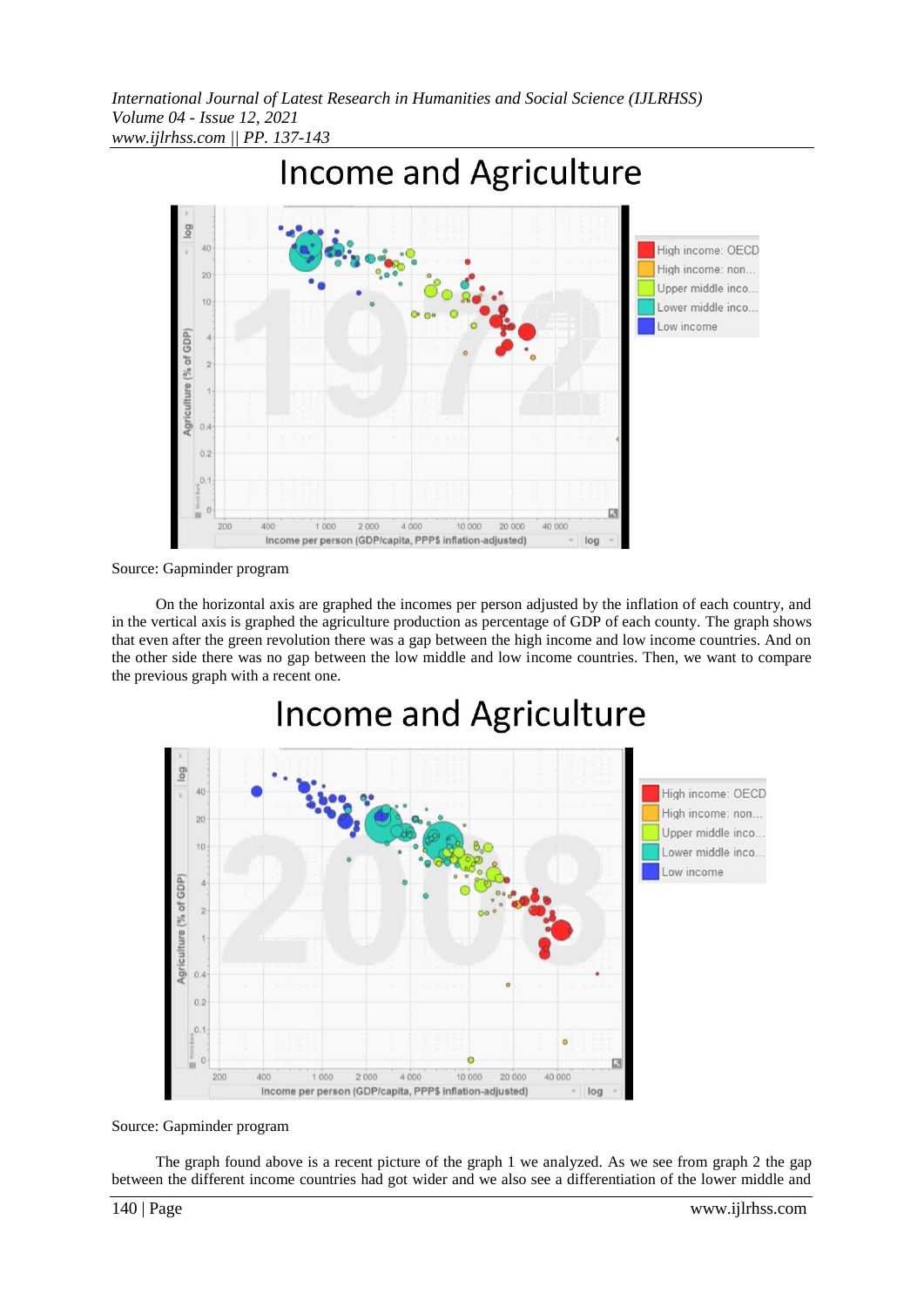## *www.ijlrhss.com || PP. 137-143*

lower income countries. On the other side as the developed countries with high income got richer (from graph 1 to graph 2) their percentage of agricultural production as part of GDP felt rapidly and left the agricultural production to the less developed countries. Hence, the job of satisfying the hunger of all the world is nowadays left on the shoulders of the middle income and low income countries. This also shows that the agricultural production is pursued as not so profitable from the rich countries. As their incomes per person grow higher, they tend to use the recourses previously used for agricultural production, now for an increase in the industrial or service production.

However, there is no underproduction of the food globally talking, but the distribution of the food supplies is not efficient. Even though the poor countries have a bigger percentage of agriculture production in ratio of their GDP, still their production does not generally satisfy their needs. In the low income countries the land is divided in small pieces and it serves to produce foods just for an extended family.

#### **3.1. The Econometric Model**

The purpose of the following econometric model is to evaluate the relationship of the dependent variable: GDP/Capital on the independent variables such as:

Doing Bussines index 2020 Ranking

Economies are ranked on their ease of doing business, from  $1 - 183$ . A high ranking on the ease of doing business index means the regulatory environment is more conducive to the starting and operation of a local firm. This index averages the country's percentile rankings on 9 topics, made up of a variety of indicators, giving equal weight to each topic.

- Imports Values in Millions of USD
- Percentage of the Total Agricultural Production Exports
- Percentage of the Total Agricultural Production Imports
- Simple Average of Import Duties for Agri Prod
- Agricultural Land in Hectares
- Dummy variable: Assesion in AoA in 2010

#### **The final Econometric Model**

GDP per Capita = 25346 -109.21\*Doing Business 2020 ranking + 0.18\*Merchandize Exports –  $(7.2)$   $(-4.83)$   $(4.11)$ ranking + 0.18\*Merchandize Exports – 0.039\*Merchandize Imports – 130.25\*Percentage of  $(-3.1)$   $(-3.05)$ the Total Agricultural Production Exports – 345.25\*Percentage of the Total Agricultural  $(-2.11)$  (2.9) Production Imports + 133.96\* Average of Import Duties for Agri Prod + 0.008\*Surface in (1.703) Hectares + 1669.42\* Assesion in AoA in 2010 (0.85)

We have evaluated the changes in GDP per capita for 174 countries of the world.

From the model we can discuss about the coefficients found in front of each variable. For instance, the growth in GDP per capita of a country decreases the ranking of that country in the doing Business report. This means that a better attractiveness of a country gives to it more investments and so its GDP per capita will grow.

Regarding the second variable it's obvious that a growth in Merchandize Exports will also increase that country GDP per capita, and the contrary must be said regarding the Growth of the Merchandised imports. It will of course reduce the GDP per capita in the long run because of problems with the commercial balance sheets of the country.

On the other side Percentage of the Total Agricultural Production Exports is reducing if a country has a higher standard of living. This is because, as we said earlier, as a country gets higher GDP per capita they try to specialize and allocate their internal recourses to more productive and less riskier activities, by investing more on industry and services and leaving behind the investments in agriculture.

By this logic this countries, as their GDP per capita increases, will produce the amount of agricultural products needed for their citizens and will tend not to import the agricultural production form other countries.

On the contrary of the theories, the Average of Import Duties for Agricultural Production tend to rise as the GDP per capita of one country get higher. This means that each developed country tries to put tariffs and duties so that the foreign competitors won't be a problem to the inner companies.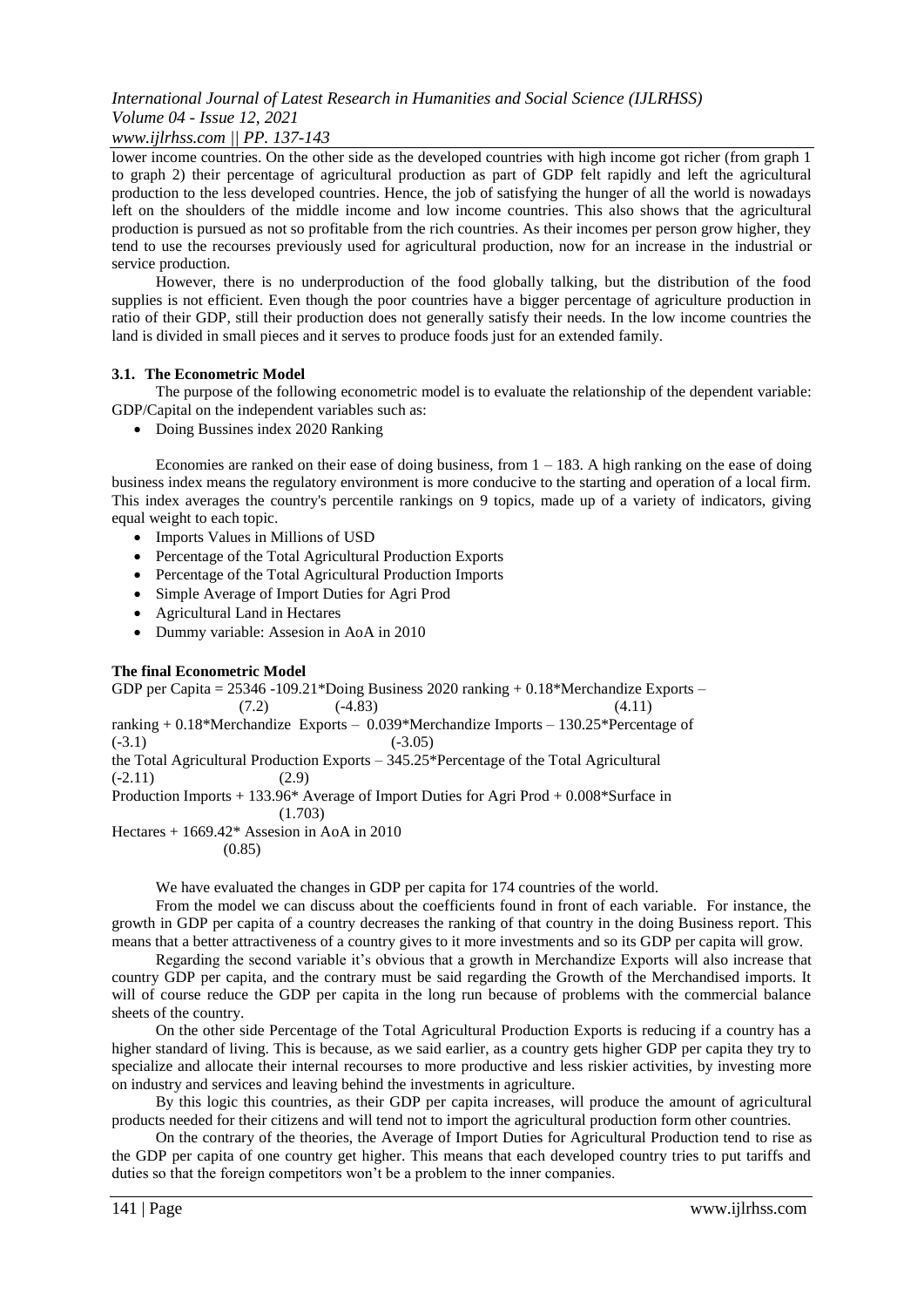*www.ijlrhss.com || PP. 137-143*

Of course, having more agricultural land gives more possibilities to utilize it and it will increase the GDP per capita of that country.

All the above variables are significant. The only insignificant variable is the Assesion in AoA in 2010. This is a dummy variable. It shows whether the assesion in the Agreement of Agriculture is important in increasing the GDP of a country. Because this variable is insignificant means that it's not important and it doesn't give big impact in the development of a county. By this result we might put in discussion whether AoA is doing efficiently its job. This also because as seen from the Average of Import Duties for Agricultural Production variable we see that as GDP per capita gets higher the countries tend to increase their tariffs and duties, in conflict to the agreements on  $AoA<sup>5</sup>$ . So, using the statistic methods can help us to explain the problem, to get the variables that affect the real problem, to make a forecast for the future.

#### **Forecast:**  $MAPE = 4.5\%$

These are the tables extracted from the SPSS program.

| Coefficients <sup>a</sup> |                                                            |            |          |        |          |      |
|---------------------------|------------------------------------------------------------|------------|----------|--------|----------|------|
| $\mathbf{1}$              | (Constant)                                                 | 26424,404  | 3244,842 |        | 8,144    | ,000 |
|                           | Doing_Business_2020_Ranking                                | $-107,009$ | 22,425   | $-340$ | $-4,772$ | ,000 |
|                           | Merchandise_exports_<br>million_US\$                       | ,194       | ,045     | ,685   | 4,330    | ,000 |
|                           | Merchandise_imports_<br>_million_US\$                      | $-0.041$   | ,013     | $-528$ | $-3,233$ | ,002 |
|                           | Share_in_world_total_exports_Agr<br>icultural_products     | $-127,239$ | 42,436   | $-183$ | $-2,998$ | ,003 |
|                           | Share_in_world_total_imports_Ag<br>ricultural_products     | $-370,339$ | 160,116  | $-148$ | $-2,313$ | ,022 |
|                           | Simple_average_of_import_duties<br>_Agricultural_goods_AOA | 138,461    | 45,139   | ,196   | 3,067    | ,003 |
|                           | Surface_in_Hectares                                        | ,009       | ,005     | ,108   | 1,723    | ,087 |
| $\overline{c}$            | (Constant)                                                 | 25346,802  | 3487,016 |        | 7,269    | ,000 |
|                           | Doing_Business_2020_Ranking                                | $-109,217$ | 22,598   | $-347$ | $-4,833$ | ,000 |
|                           | Merchandise_exportsmillion_US\$                            | ,188       | ,046     | ,661   | 4,110    | ,000 |
|                           | Merchandise importsmillion US\$                            | $-.039$    | ,013     | $-511$ | $-3,102$ | ,002 |
|                           | Share_in_world_total_exports_Agr<br>icultural_products     | $-130,253$ | 42,628   | $-188$ | $-3,056$ | ,003 |
|                           | Share_in_world_total_imports_Ag<br>ricultural_products     | $-345,356$ | 162,958  | $-138$ | $-2,119$ | ,036 |
|                           | Simple_average_of_import_duties<br>_Agricultural_goods_AOA | 133,963    | 45,496   | ,190   | 2,945    | ,004 |
|                           | Surface_in_Hectares                                        | ,008       | ,005     | ,107   | 1,703    | ,091 |
|                           | Dummy                                                      | 1669,424   | 1964,637 | ,050   | ,850     | ,397 |

a. Dependent Variable: GDPperCapita

Model 1 shows the significant variables, and in model 2 we have also introduced the Average of Import Duties for Agricultural Production dummy variable.

R, R square and Adjusted R square of the 2 introduced models are the following.

**.** 

<sup>5</sup> Agreement on Agriculture